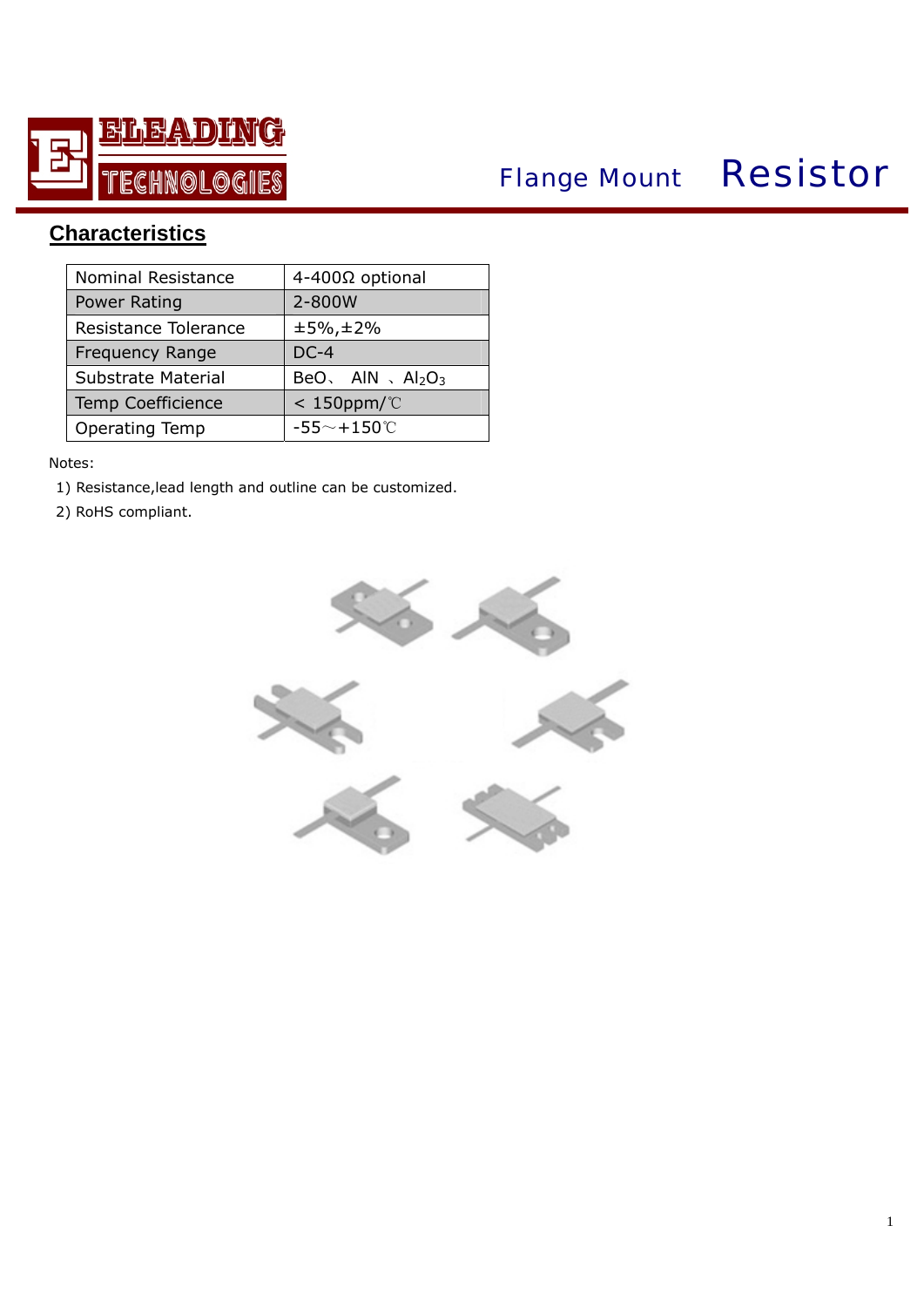#### **Model** :**ET100-5RDN0304**

Rating Power :5W Nominal Resistance: 100Ω Resistance Tolerance :±5% ;±2% Frequency :DC-3GHz Standard Lead length: 4mm



#### **Model** :**ET100-10RDA0702**

Rating Power :10W Nominal Resistance: 100Ω Resistance Tolerance :±5% ;±2% Frequency :DC-4GHz Standard Lead length: 4mm



尺寸單位: mm

#### **Model** :**ET100-10RBE0702**

Rating Power :10W Nominal Resistance: 100Ω Resistance Tolerance :±5% ;±2% Frequency :DC-4GHz Standard Lead length: 4mm



尺寸單位: mm

#### **Model** :**ET100-30RDJ1101**

Rating Power :30W Nominal Resistance: 100Ω Resistance Tolerance :±5% ;±2% Frequency :DC-4GHz Standard Lead length: 6mm



尺寸單位: mm

#### **Model** :**ET100-30RBR1101**

Rating Power :30W Nominal Resistance: 100Ω Resistance Tolerance :±5% ;±2% Frequency :DC-4GHz Standard Lead length: 6mm

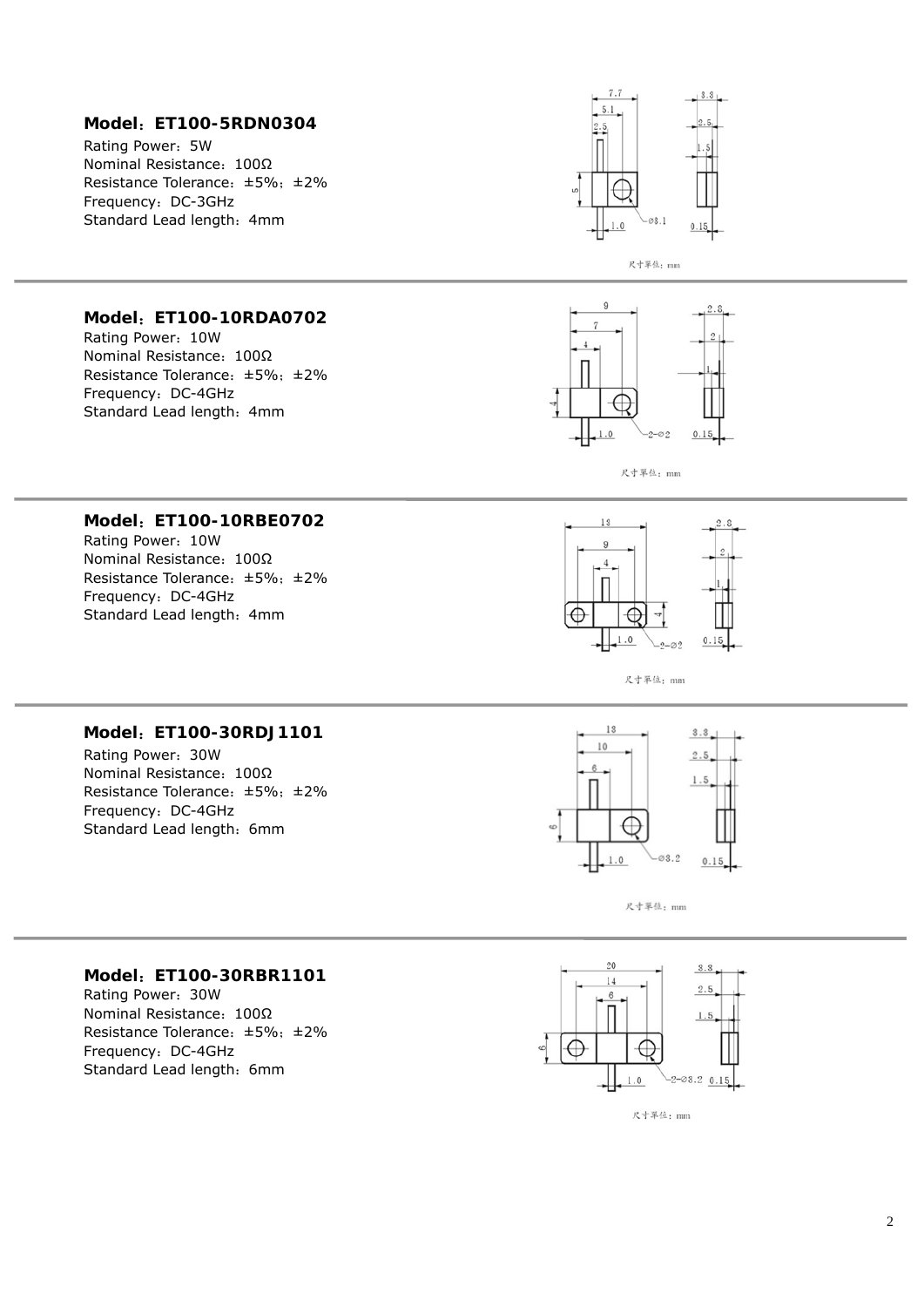#### **Model** :**ET100-30RDQ3701**

Rating Power :30W Nominal Resistance: 100Ω Resistance Tolerance :±5% ;±2% Operating Frequency :DC-3GHz Standard Lead length: 6mm



尺寸單位: mm

#### **Model** :**ET100-40RDQ3702**

Rating Power: 40W Nominal Resistance: 100Ω Resistance Tolerance: ±5%; ±2% Frequency :DC-3GHz Standard Lead length: 6mm



#### **Model** :**ET100-40RDJ1103**

Rating Powe) :40W Nominal Resistance: 100Ω Resistance Tolerance :±5% ;±2% Frequency :DC-4GHz Standard Lead length: 6mm





#### **Model** :**ET100-60RBR1102**

Rating Power :60W Nominal Resistance: 100Ω Resistance Tolerance :±5% ;±2% Frequency :DC-4GHz Standard Lead length: 6mm



尺寸單位: mm

#### **Model** :**ET100-60RDK3302**

Rating Power :60W Nominal Resistance: 100Ω Resistance Tolerance :±5% ;±2% Frequency :DC-4GHz Standard Lead length: 6mm

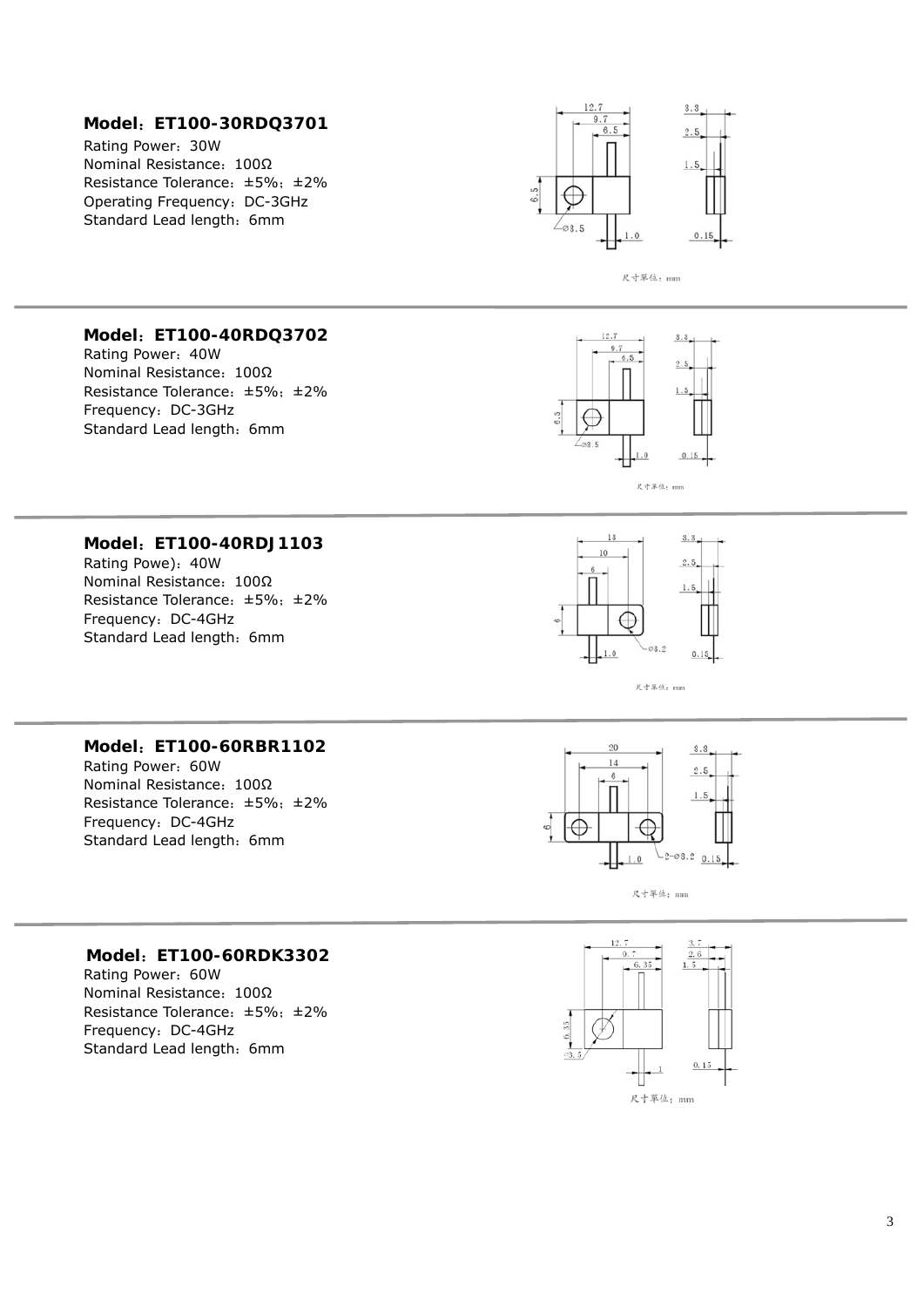#### **Model** :**ET50-60RBAH2505**

Rating Power :60W Nominal Resistance: 100Ω Resistance Tolerance: ±5%; ±2% Frequency :DC-0.5GHz Standard Lead length: 6mm



#### **Model** :**ET100-80RBR1201**

Rating Power :80W Nominal Resistance: 100Ω Resistance Tolerance :±5% ;±2% Frequency :DC-3GHz Standard Lead length: 6mm



尺寸單位: mm

#### **Model** :**ET100-100RBR1202**

Rating Power :100W Nominal Resistance: 100Ω Resistance Tolerance :±5% ;±2% Frequency :DC-3GHz Standard Lead length: 6mm



尺寸單位: mm

#### **Model** :**ET100-100RBZ2101**

Rating Power :100W Nominal Resistance: 100Ω Resistance Tolerance :±5% ;±2% Frequency :DC-3GHz Standard Lead length: 6mm



尺寸單位: mm

#### **Model** :**ET100-100RHE1501**

Rating Power :100W Nominal Resistance: 100Ω Resistance Tolerance :±5% ;±2% Frequency :DC-2.5GHz Standard Lead length: 6mm

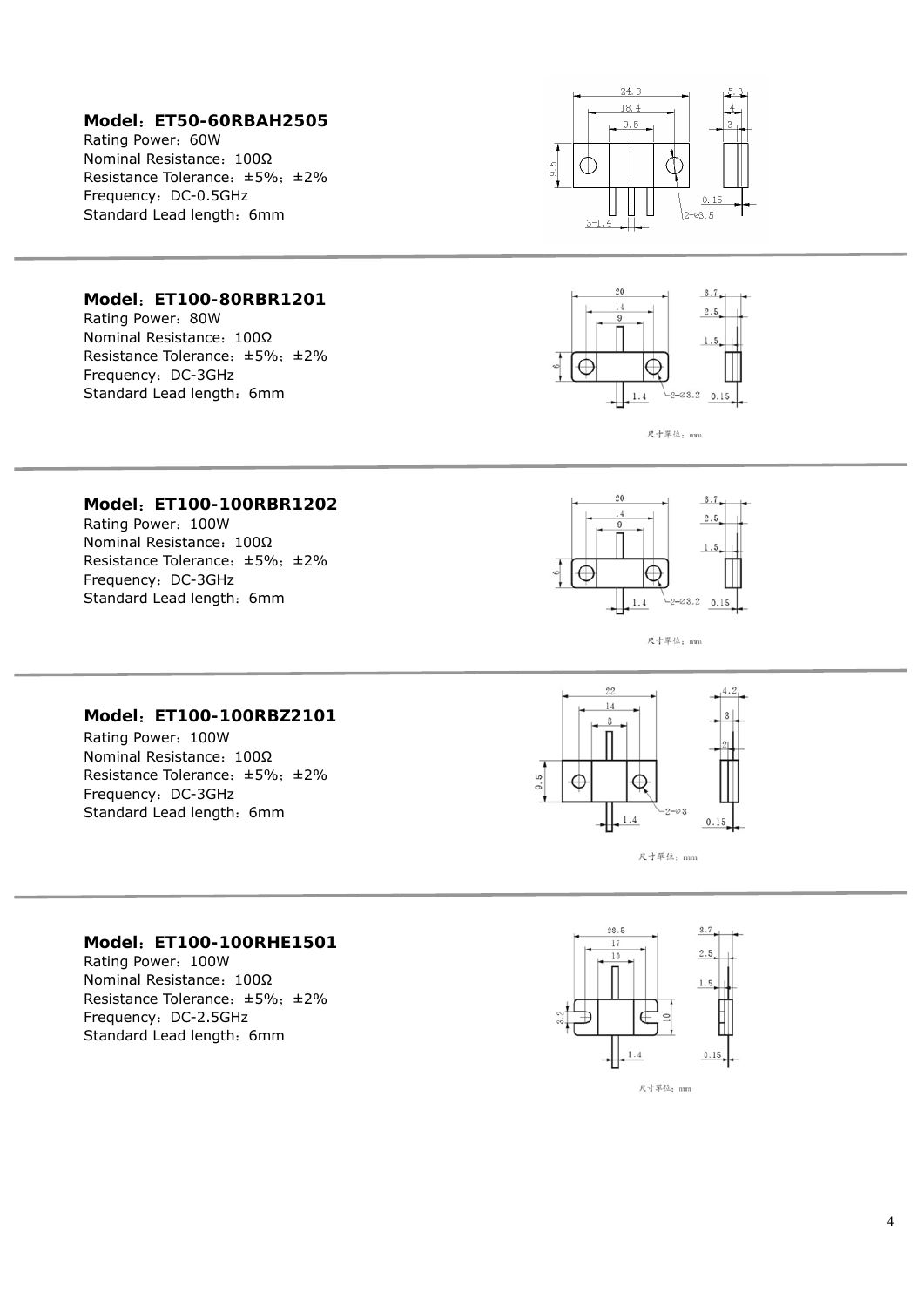#### **Model** :**ET100-150RHE1502**

Rating Power :150W Nominal Resistance: 100Ω Resistance Tolerance: ±5%; ±2% Operating Frequency :DC-2.5GHz Standard Lead length: 6mm



尺寸草位: mm

#### **Model** :**ET100-150RBAH2503**

Rating Power :150W Nominal Resistance: 100Ω Resistance Tolerance :±5% ;±2% Operating Frequency :DC-2.5GHz Standard Lead length: 6mm



尺寸單位: mm

#### **Model** :**ET100-150RBY2302**

Rating Power :150W Nominal Resistance: 100Ω Resistance Tolerance :±5% ;±2% Operating Frequency :DC-3GHz Standard Lead length: 6mm



#### **Model** :**ET100-250RBAH2504**

Rating Power :250W Nominal Resistance: 100Ω Resistance Tolerance :±5% ;±2% Frequency :DC-2.5GHz Standard Lead length: 6mm



尺寸單位: mm

#### **Model** :**ET100-250RHE1503**

Rating Power :250W Nominal Resistance: 100Ω Resistance Tolerance :±5% ;±2% Frequency :DC-2GHz Standard Lead length: 6mm

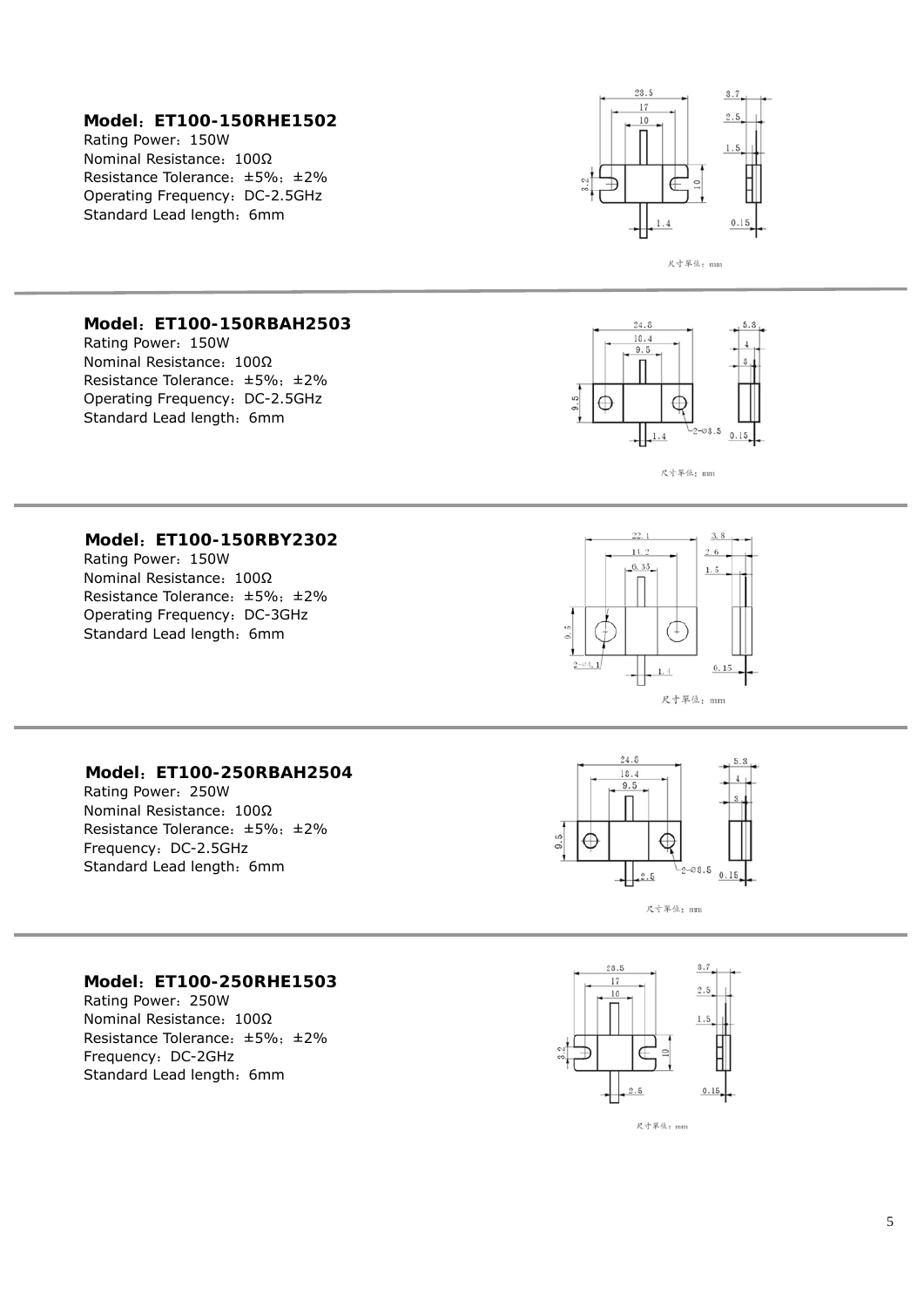#### **Model** :**ET100-250RBAB1702**

Rating Power :250W Nominal Resistance: 100Ω Resistance Tolerance: ±5%; ±2% Frequency :DC-2GHz Standard Lead length: 6mm



#### **Model** :**ET100-300REA4001**

Rating Power :300W Nominal Resistance: 100Ω Resistance Tolerance :±5% ;±2% Frequency :DC-1.5GHz Standard Lead length: 8mm



#### **Model** :**ET50-300REG3105**

Rating Power :300W Nominal Resistance: 50Ω Resistance Tolerance :±5% ;±2% Frequency :DC-0.5GHz Standard Lead length: 6mm



#### **Model** :**ET100-500RBCH2602**

Rating Power :500W Nominal Resistance: 100Ω Resistance Tolerance: ±5%; ±2% Frequency :DC-800MHz Standard Lead length: 8mm



#### **Model** :**ET100-500REB3801**

Rating Power :500W Nominal Resistance: 100Ω Resistance Tolerance :±5% ;±2% Frequency :DC-800MHz Standard Lead length: 8mm